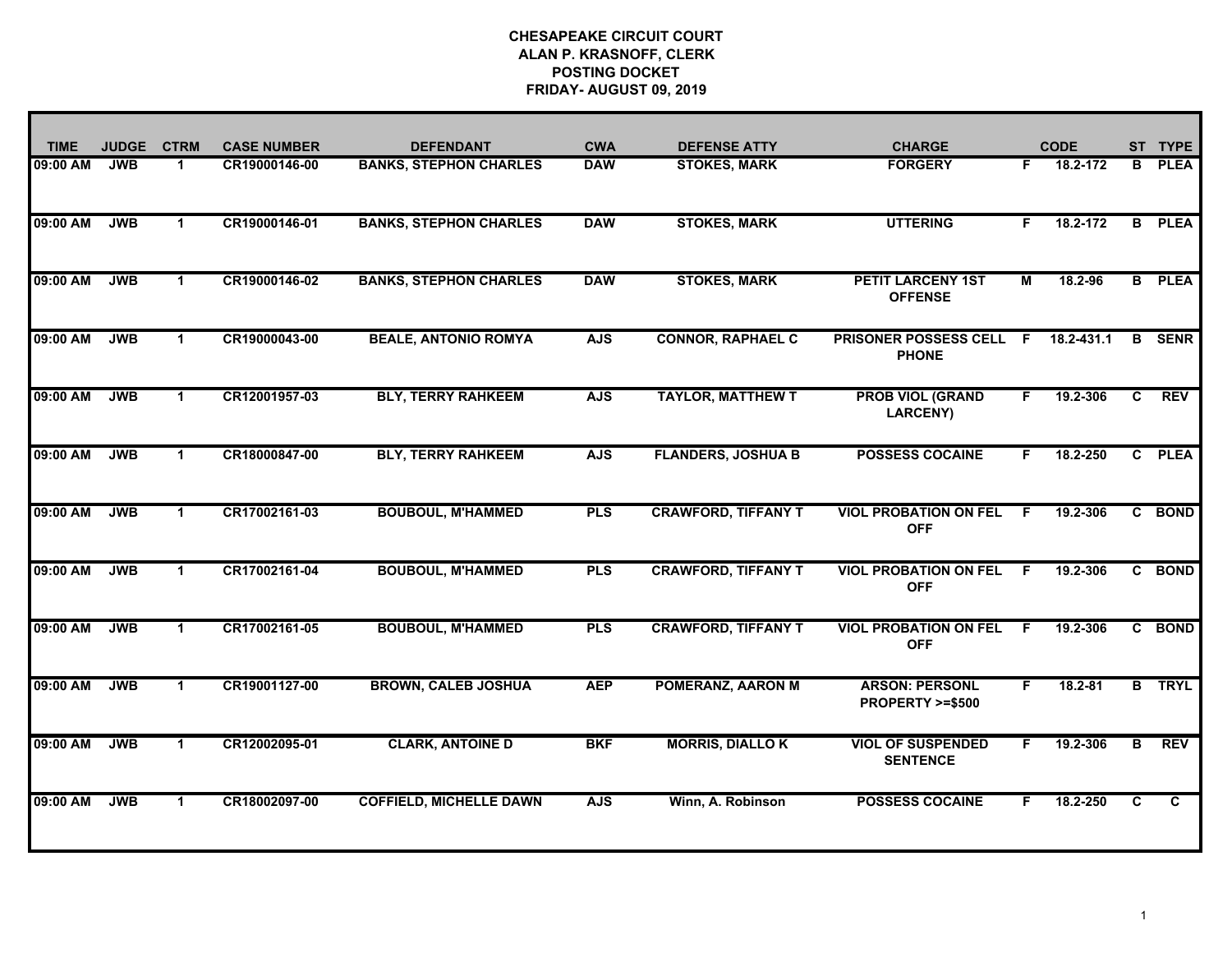| <b>TIME</b> | <b>JUDGE</b> | <b>CTRM</b>          | <b>CASE NUMBER</b> | <b>DEFENDANT</b>               | <b>CWA</b> | <b>DEFENSE ATTY</b>        | <b>CHARGE</b>                                       |    | <b>CODE</b> | <b>ST</b>      | <b>TYPE</b>   |
|-------------|--------------|----------------------|--------------------|--------------------------------|------------|----------------------------|-----------------------------------------------------|----|-------------|----------------|---------------|
| 09:00 AM    | <b>JWB</b>   | $\blacktriangleleft$ | CR18002097-01      | <b>COFFIELD, MICHELLE DAWN</b> | <b>AJS</b> | Winn, A. Robinson          | <b>FTA CAPIAS; SENTENCING</b>                       | M  | 18.2-456    | C              | C             |
| 09:00 AM    | <b>JWB</b>   | $\blacktriangleleft$ | CR19001332-00      | <b>DRURY, JARED S</b>          | <b>DAW</b> | <b>FLANDERS, JOSHUA B</b>  | <b>FORGERY</b>                                      | F. | 18.2-170    | $\overline{B}$ | <b>PLEA</b>   |
| 09:00 AM    | <b>JWB</b>   | $\mathbf{1}$         | CR19001332-01      | <b>DRURY, JARED SHAWN</b>      | <b>DAW</b> | <b>FLANDERS, JOSHUA B</b>  | <b>FORGERY</b>                                      | F. | 18.2-170    |                | <b>B</b> PLEA |
| 09:00 AM    | <b>JWB</b>   | $\mathbf{1}$         | CR19001332-02      | <b>DRURY, JARED SHAWN</b>      | <b>DAW</b> | <b>FLANDERS, JOSHUA B</b>  | <b>UTTERING</b>                                     | F. | 18.2-170    |                | <b>B</b> PLEA |
| 09:00 AM    | <b>JWB</b>   | $\blacktriangleleft$ | CR19001332-03      | <b>DRURY, JARED SHAWN</b>      | <b>DAW</b> | <b>FLANDERS, JOSHUA B</b>  | <b>UTTERING</b>                                     | F. | 18.2-170    |                | <b>B</b> PLEA |
| 09:00 AM    | <b>JWB</b>   | $\blacktriangleleft$ | CR19001332-04      | <b>DRURY, JARED SHAWN</b>      | <b>DAW</b> | <b>FLANDERS, JOSHUA B</b>  | <b>OBTAIN MONEY FALSE</b><br><b>PRET &lt;\$500</b>  | М  | 18.2-178    |                | <b>B</b> PLEA |
| 09:00 AM    | <b>JWB</b>   | $\mathbf 1$          | CR19000644-00      | <b>FIALA, ALEXANDER THOMAS</b> | <b>AJS</b> | <b>MUNN, EMILY M</b>       | <b>CREATE/POSS</b><br><b>BOMB/EXPLOSIVE</b>         | F. | 18.2-85     |                | <b>B</b> SENR |
| 09:00 AM    | <b>JWB</b>   | $\mathbf 1$          | CR11003063-03      | <b>GREEN, TYRONE DANYELL</b>   | <b>PLS</b> | <b>CRAWFORD, TIFFANY T</b> | <b>VIOL PROBATION ON FEL</b><br><b>OFF</b>          | E  | 19.2-306    |                | C BOND        |
| 09:00 AM    | <b>JWB</b>   | -1                   | CR19000755-00      | <b>GREGORY, AMESHIA NICOLE</b> | <b>BKF</b> | <b>MUSSONI, ERIK</b>       | <b>IDENTY THFT: FINANC LOSS F</b><br>>\$500         |    | 18.2-186.3  | B.             | <b>PLEA</b>   |
| 09:00 AM    | <b>JWB</b>   | $\blacktriangleleft$ | CR19000755-01      | <b>GREGORY, AMESHIA NICOLE</b> | <b>BKF</b> | <b>MUSSONI, ERIK</b>       | <b>FORGE CHECK</b>                                  | F. | 18.2-172    |                | <b>B</b> PLEA |
| 09:00 AM    | <b>JWB</b>   | $\blacktriangleleft$ | CR19000755-02      | <b>GREGORY, AMESHIA NICOLE</b> | <b>BKF</b> | <b>MUSSONI, ERIK</b>       | <b>UTTERING</b>                                     | F. | 18.2-172    |                | <b>B</b> PLEA |
| 09:00 AM    | <b>JWB</b>   | $\mathbf 1$          | CR19000755-03      | <b>GREGORY, AMESHIA NICOLE</b> | <b>BKF</b> | <b>MUSSONI, ERIK</b>       | <b>OBTAIN MONEY FALSE</b><br><b>PRET &gt;=\$500</b> | F. | 18.2-178    |                | <b>B</b> PLEA |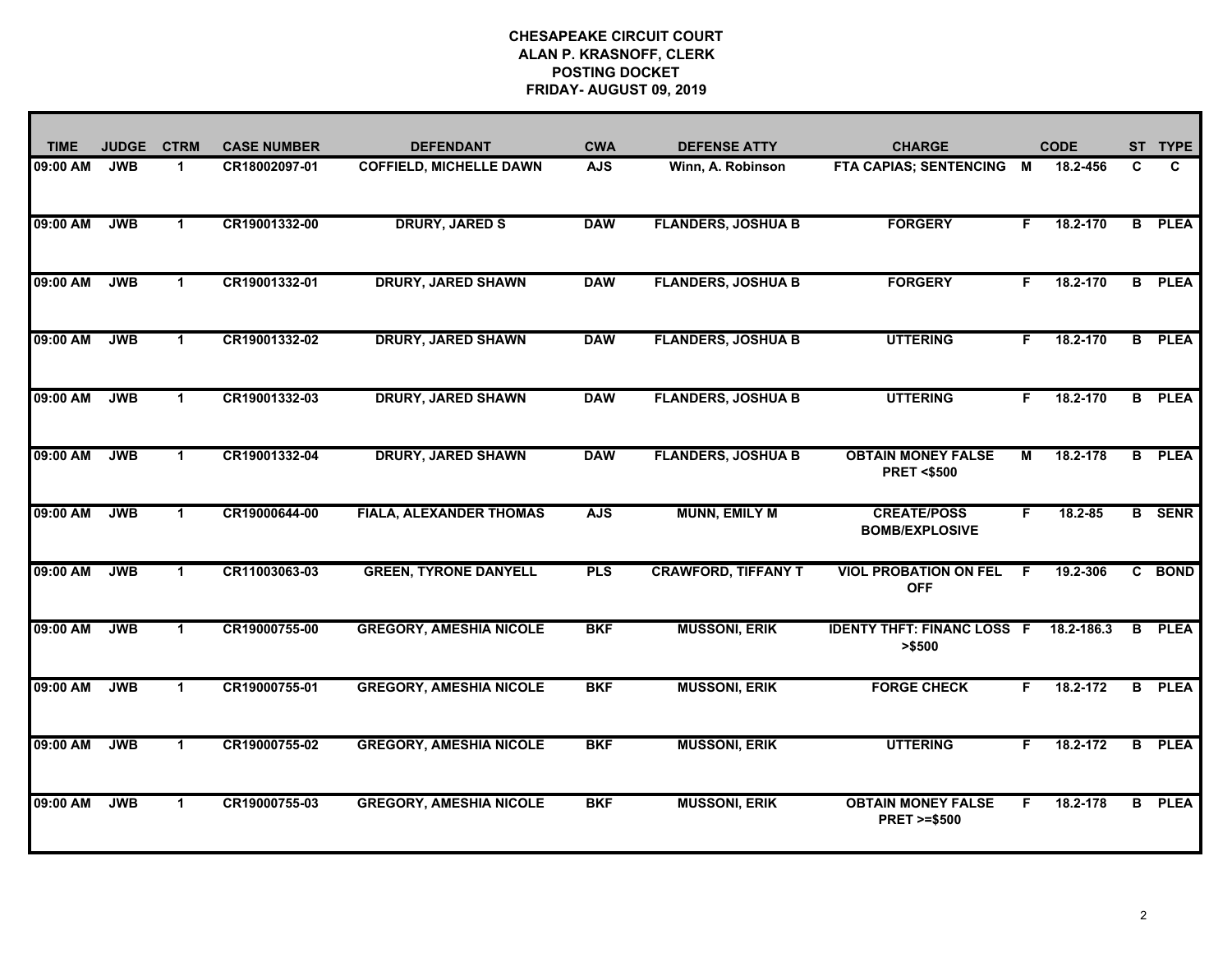| <b>TIME</b> | <b>JUDGE</b> | <b>CTRM</b>          | <b>CASE NUMBER</b> | <b>DEFENDANT</b>               | <b>CWA</b> | <b>DEFENSE ATTY</b>       | <b>CHARGE</b>                                       | <b>CODE</b>  |                 | ST | <b>TYPE</b> |
|-------------|--------------|----------------------|--------------------|--------------------------------|------------|---------------------------|-----------------------------------------------------|--------------|-----------------|----|-------------|
| 09:00 AM    | <b>JWB</b>   | $\blacktriangleleft$ | CR19000755-04      | <b>GREGORY, AMESHIA NICOLE</b> | <b>BKF</b> | <b>MUSSONI, ERIK</b>      | <b>OBTAIN MONEY FALSE</b><br><b>PRET &gt;=\$500</b> | F.           | 18.2-178        | B  | <b>PLEA</b> |
| 09:00 AM    | <b>JWB</b>   | $\mathbf{1}$         | CR19000755-05      | <b>GREGORY, AMESHIA NICOLE</b> | <b>BKF</b> | <b>MUSSONI, ERIK</b>      | <b>IDENTY THFT: FINANC LOSS F</b><br>> \$500        |              | 18.2-186.3      | B. | <b>PLEA</b> |
| 09:00 AM    | <b>JWB</b>   | $\blacktriangleleft$ | CR19000755-06      | <b>GREGORY, AMESHIA NICOLE</b> | <b>BKF</b> | <b>MUSSONI, ERIK</b>      | <b>FORGE CHECK</b>                                  | F.           | 18.2-172        | B  | <b>PLEA</b> |
| 09:00 AM    | <b>JWB</b>   | $\blacktriangleleft$ | CR19000755-07      | <b>GREGORY, AMESHIA NICOLE</b> | <b>BKF</b> | <b>MUSSONI, ERIK</b>      | <b>UTTERING</b>                                     | F            | 18.2-172        | B. | <b>PLEA</b> |
| 09:00 AM    | <b>JWB</b>   | $\blacktriangleleft$ | CR00A03631-03      | <b>HYMAN, RONNIE LEE; JR</b>   | <b>KAM</b> | Byrum, Robert G.          | <b>PROB VIOL UNAUTH USE</b><br><b>VEH</b>           | E            | 19.2-306        |    | C BOND      |
| 09:00 AM    | <b>JWB</b>   | $\blacktriangleleft$ | CR99A01421-04      | <b>HYMAN, RONNIE LEE; JR</b>   | <b>KAM</b> | Byrum, Robert G.          | <b>PROB VIOL GRAND</b><br><b>LARCENY</b>            | F            | 19.2-306        |    | C BOND      |
| 09:00 AM    | <b>JWB</b>   | -1                   | CR19001079-00      | <b>JUSTICE, DANIEL THOMAS</b>  | <b>KJB</b> | <b>BOUCHARD, JULIAN</b>   | <b>OBSTRUCT/RESIST W/O</b><br><b>FORCE</b>          | М            | 18.2-460        |    | C PLEA      |
| 09:00 AM    | <b>JWB</b>   | 1                    | CR19001079-01      | <b>JUSTICE, DANIEL THOMAS</b>  | <b>KJB</b> | <b>BOUCHARD, JULIAN</b>   | <b>CONCEALED WEAPON:</b><br><b>CARRY</b>            | м            | 18.2-308        |    | C PLEA      |
| 09:00 AM    | <b>JWB</b>   | 1                    | CR19001079-02      | <b>JUSTICE, DANIEL THOMAS</b>  | <b>KJB</b> | <b>BOUCHARD, JULIAN</b>   | <b>POSSESS DRUG</b><br><b>PARAPHERNALIA</b>         | м            | 54.1-3466       |    | C PLEA      |
| 09:00 AM    | <b>JWB</b>   | 1                    | CR19001079-03      | <b>JUSTICE, DANIEL THOMAS</b>  | <b>KJB</b> | <b>BOUCHARD, JULIAN</b>   | ELUDE/DISREGARD POLICE- F<br><b>FELONY</b>          |              | $46.2 - 817(B)$ | C. | <b>PLEA</b> |
| 09:00 AM    | <b>JWB</b>   | $\mathbf 1$          | CR19001468-00      | <b>LEWIS, LEXUS</b>            | <b>KAM</b> | <b>BASHARA, Charles L</b> | <b>BOND APPEAL</b>                                  | $\mathbf{o}$ | 19.2-124        | C. | <b>BOND</b> |
| 09:00 AM    | <b>JWB</b>   | 1                    | CR18000592-06      | <b>MCADOO, KEITH KENYON</b>    | <b>BKF</b> | <b>MORRIS, DIALLO K</b>   | <b>VIOL PROBATION ON FEL</b><br><b>OFF</b>          | F            | 19.2-306        | C  | <b>REV</b>  |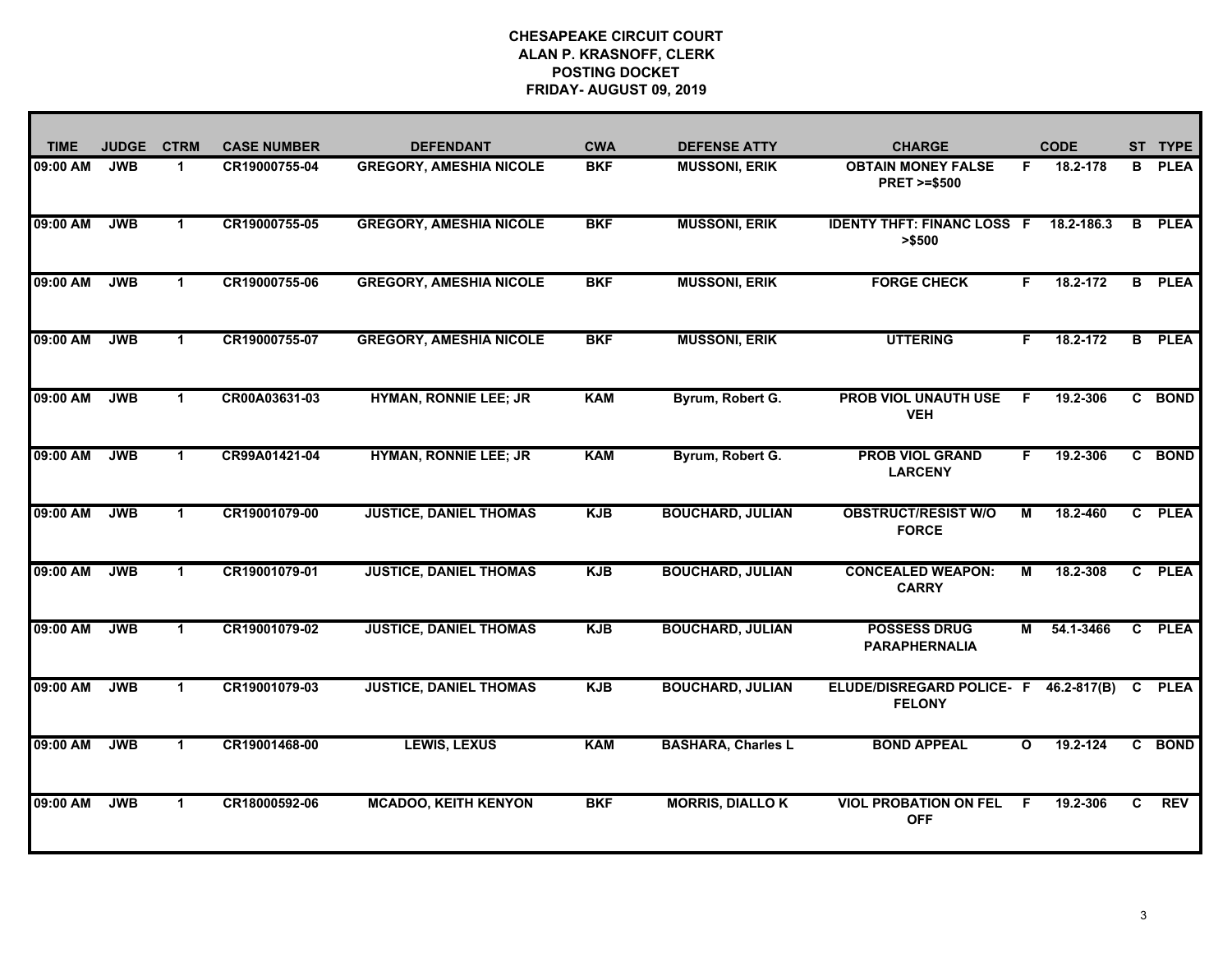| <b>TIME</b> | <b>JUDGE</b> | <b>CTRM</b>          | <b>CASE NUMBER</b> | <b>DEFENDANT</b>                                | <b>CWA</b> | <b>DEFENSE ATTY</b>                          | <b>CHARGE</b>                                   |    | <b>CODE</b>    | <b>ST</b> | <b>TYPE</b>     |
|-------------|--------------|----------------------|--------------------|-------------------------------------------------|------------|----------------------------------------------|-------------------------------------------------|----|----------------|-----------|-----------------|
| 09:00 AM    | <b>JWB</b>   | $\blacktriangleleft$ | CR18000592-07      | <b>MCADOO, KEITH KENYON</b>                     | <b>BKF</b> | <b>MORRIS, DIALLO K</b>                      | <b>VIOL PROBATION ON FEL</b><br><b>OFF</b>      | F. | 19.2-306       | C         | <b>REV</b>      |
| 09:00 AM    | <b>JWB</b>   | $\mathbf{1}$         | CR18000592-08      | <b>MCADOO, KEITH KENYON</b>                     | <b>BKF</b> | <b>MORRIS, DIALLOK</b>                       | <b>VIOL PROBATION ON FEL</b><br><b>OFF</b>      | -F | 19.2-306       | C.        | <b>REV</b>      |
| 09:00 AM    | <b>JWB</b>   | $\blacktriangleleft$ | CR17000436-02      | RICHARDSON, ANTWAN DEONTA                       | <b>BKF</b> | <b>ARRINGTON, DEBRACA</b><br><b>CHAVONNE</b> | <b>VIOL PROBATION ON FEL</b><br><b>OFF</b>      | E  | 19.2-306       |           | C BOND          |
| 09:00 AM    | <b>JWB</b>   | $\blacktriangleleft$ | CR17000436-03      | <b>RICHARDSON, ANTWAN DEONTA</b>                | <b>BKF</b> | <b>ARRINGTON, DEBRACA</b><br><b>CHAVONNE</b> | <b>VIOL PROBATION OF MISD</b><br><b>OFF</b>     | M  | 19.2-306       |           | C BOND          |
| 09:00 AM    | <b>JWB</b>   | $\blacktriangleleft$ | CR15001935-06      | <b>SAWYER, COURTNEY LYNELL</b>                  | <b>PLS</b> | <b>TAYLOR, MATTHEW T; SR</b>                 | <b>NOT PAY ORDERED FINE;</b><br><b>CONTEMPT</b> | М  | 19.2-358       | B         | <b>REV</b>      |
| 09:00 AM    | <b>JWB</b>   | $\blacktriangleleft$ | CR15001935-07      | <b>SAWYER, COURTNEY LYNELL</b>                  | <b>PLS</b> | <b>TAYLOR, MATTHEW T; SR</b>                 | <b>CAPIAS (FAIL TO PAY REST) M</b>              |    | 19.2-358       | C.        | <b>REV</b>      |
| 09:00 AM    | <b>JWB</b>   | 1                    | CR19000942-00      | <b>SIVELS, RAMON IVAN</b>                       | <b>BKF</b> | <b>ROBINSON, TREVOR J</b>                    | <b>DWI 3RD W/IN 5 YRS</b>                       |    | $F$ C.18.2-266 |           | <b>B</b> PLEA   |
| 09:00 AM    | <b>JWB</b>   | $\mathbf 1$          | CR19000942-01      | <b>SIVELS, RAMON IVAN</b>                       | <b>BKF</b> | <b>ROBINSON, TREVOR J</b>                    | <b>REVOKED OL DUI RELATED M</b>                 |    | 18.2-272       | B         | <b>PLEA</b>     |
| 09:00 AM    | <b>JWB</b>   | -1                   | CR19001162-00      | <b>THORNE, SAMANTHA</b>                         | <b>BKF</b> | Draper, Anthony L.                           | <b>FTA WITNESS</b>                              | М  | 18.2-456       |           | <b>WSC</b>      |
| 09:00 AM    | <b>FBL</b>   | 3                    | CR18002228-00      | <b>EDWARDS, TIFFANY T</b>                       | <b>MAP</b> | Draper, Anthony L.                           | <b>DRIV UNDER</b><br><b>REVO/SUSPENSION</b>     | М  | B.46.2-301     | В         | <b>UA</b>       |
| 09:00 AM    | <b>FBL</b>   | 3                    | CR18002228-01      | <b>EDWARDS, TIFFANY T</b>                       | <b>MAP</b> | Draper, Anthony L.                           | <b>FAIL TO APPEAR; ADATS</b>                    | M  | 18.2-456       | в         | <b>CAP</b>      |
| 09:00 AM    | <b>FBL</b>   | 3                    | CR18000736-00      | <b>MACDONALD VORTERS, PHILLIP</b><br><b>ZAY</b> | <b>KAM</b> | <b>FORSTIE, AARON</b>                        | <b>POSS MARIJUANA 1ST</b><br><b>OFFENSE</b>     | м  | 18.2-250.1     | в         | $\overline{DD}$ |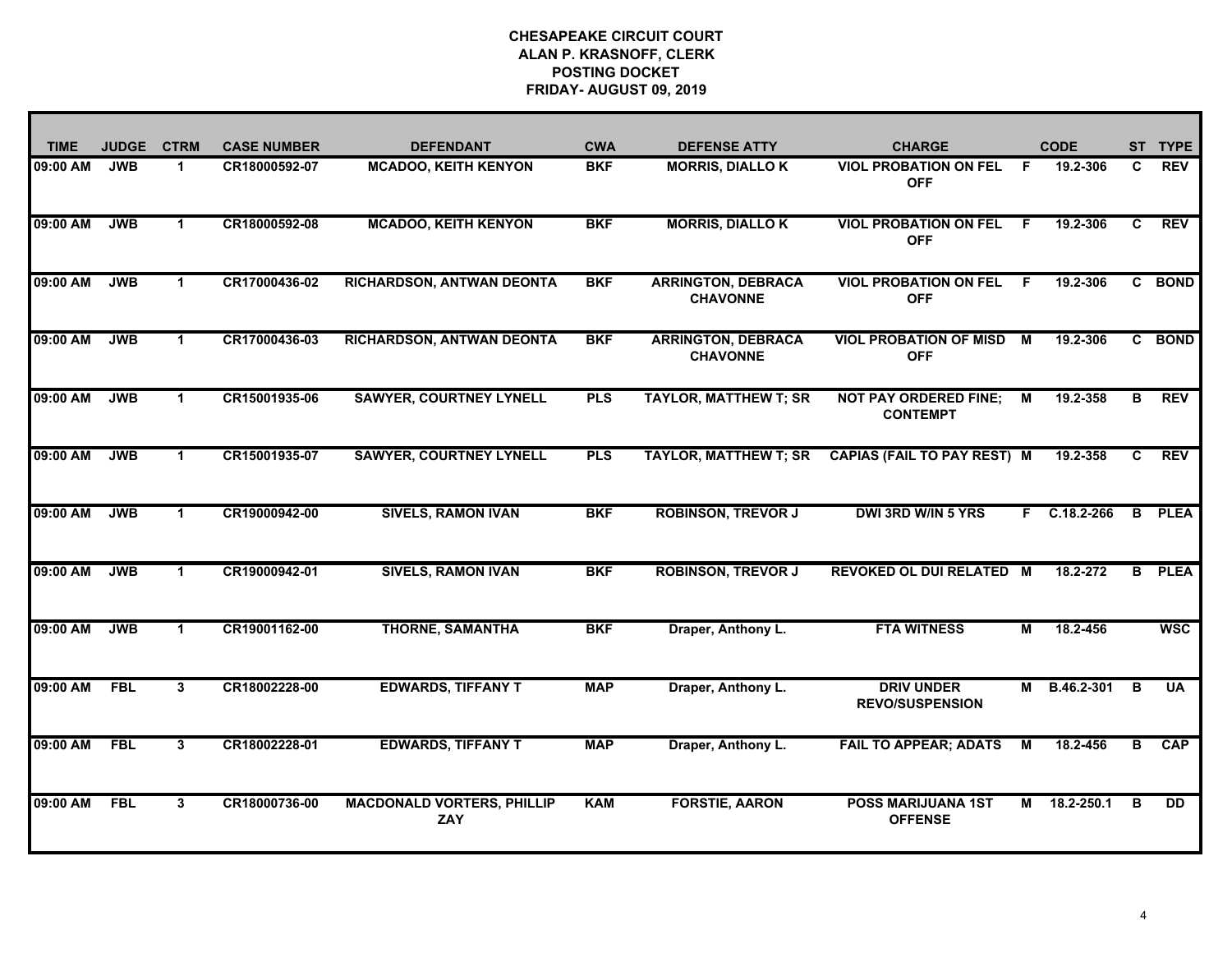| <b>TIME</b> | <b>JUDGE</b> | <b>CTRM</b>             | <b>CASE NUMBER</b> | <b>DEFENDANT</b>                         | <b>CWA</b> | <b>DEFENSE ATTY</b>       | <b>CHARGE</b>                               |              | <b>CODE</b>  |                | ST TYPE         |
|-------------|--------------|-------------------------|--------------------|------------------------------------------|------------|---------------------------|---------------------------------------------|--------------|--------------|----------------|-----------------|
| 09:00 AM    | <b>FBL</b>   | 3                       | CR18000736-00      | <b>MACDONALD VORTERS, PHILLIP</b><br>ZAY | <b>KAM</b> | <b>FORSTIE, AARON</b>     | <b>POSS MARIJUANA 1ST</b><br><b>OFFENSE</b> |              | M 18.2-250.1 | B              | <b>CC</b>       |
| 09:00 AM    | <b>FBL</b>   | 3                       | CR18002208-00      | <b>PORTIER, ASHLEY CHRISTINE</b>         | <b>MAP</b> | Ortiz, Kathleen A.        | <b>POSSESS MARIJUANA</b>                    |              | M 18.2-250.1 | S.             | <b>DD</b>       |
| 09:00 AM    | <b>FBL</b>   | $\overline{\mathbf{3}}$ | CR18001871-00      | <b>WHITE, JUSTIN A</b>                   | <b>MAP</b> | <b>COOPER, WANDA</b>      | <b>POSSESS MARIJUANA</b>                    | М            | 18.2-250.1   | <b>S</b>       | <b>UA</b>       |
| 09:00 AM    | ST           | $\overline{\mathbf{4}}$ | CR19000242-00      | <b>ELLIOTT, LAMONT LEE</b>               | <b>DLB</b> | <b>WOOTEN, MATTHEW</b>    | <b>HIT &amp; RUN-MISD</b>                   | М            | 46.2-896     |                | <b>B</b> TRYL   |
| 09:00 AM    | <b>SJT</b>   | 4                       | CR19000242-01      | <b>ELLIOTT, LAMONT LEE</b>               | <b>DLB</b> | <b>WOOTEN, MATTHEW</b>    | <b>DWI: 1ST OFFENSE</b>                     |              | M A.18.2-266 | B              | <b>TRYL</b>     |
| 09:00 AM    | <b>SJT</b>   | 4                       | CR19000242-02      | <b>ELLIOTT, LAMONT LEE</b>               | <b>DLB</b> | <b>WOOTEN, MATTHEW</b>    | <b>REFUSE BLOOD/BREATH</b><br><b>TEST</b>   | C            | 18.2-268.3   | B              | <b>TRYL</b>     |
| 09:00 AM    | ST           | 4                       | CR19001496-00      | <b>MCCLENNY, MICHAEL ALEXANDRIA</b>      | <b>DLB</b> | <b>HOGAN, DANIEL</b>      | <b>BOND APPEAL</b>                          | $\mathbf{o}$ | 19.2-124     |                | <b>B</b> BOND   |
| 09:00 AM    | ST           | 4                       | CR19001497-00      | <b>MCCLENNY, MICHAEL ALEXANDRIA</b>      | <b>DLB</b> | <b>HOGAN, DANIEL</b>      | <b>BOND APPEAL</b>                          | $\mathbf{o}$ | 19.2-124     |                | C BOND          |
| 09:00 AM    | <b>RDS</b>   | 5                       | CR18000186-00      | AL FOUADI, MOHAMMED<br><b>ABDULLAH</b>   | <b>JAF</b> | <b>BARLOW, JASON</b>      | <b>ASSAULT &amp; BATTERY</b>                | M            | $18.2 - 57$  | B              | $\overline{RR}$ |
| 09:00 AM    | <b>RDS</b>   | 5                       | CR17001423-03      | <b>ALDRIDGE, WILLIAM EARL</b>            | <b>BW</b>  | Reveley, H. K.; Jr.       | <b>VIOL PROBATION ON FEL</b><br><b>OFF</b>  | F            | 19.2-306     | C              | <b>REV</b>      |
| 09:00 AM    | <b>RDS</b>   | 5                       | CR14000157-03      | <b>BLANCHARD, TIFFANY DENA</b>           | <b>ALN</b> | <b>BOUCHARD, JULIAN</b>   | <b>PROB VIOL GRAND</b><br><b>LARCENY</b>    | F            | 19.2-306     | $\overline{c}$ | <b>REV</b>      |
| 09:00 AM    | <b>RDS</b>   | 5                       | CR14000790-03      | <b>BOYD, SEAN ALAN</b>                   | <b>SNO</b> | <b>SHANNON, KRISTEN M</b> | <b>PROB VIOL CC THEFT</b>                   | F.           | 19.2-306     | C.             | <b>REV</b>      |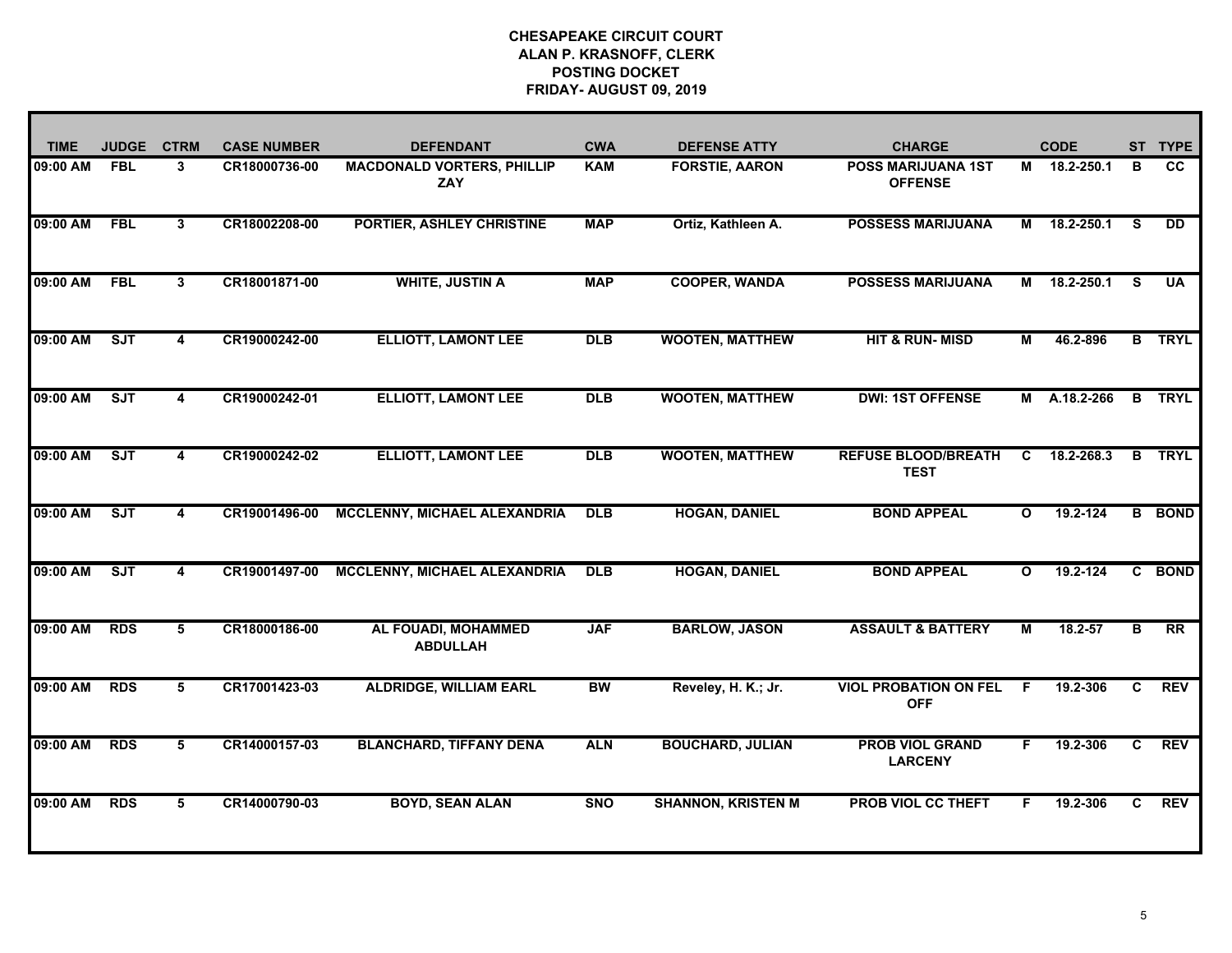| <b>TIME</b> | <b>JUDGE</b> | <b>CTRM</b> | <b>CASE NUMBER</b> | <b>DEFENDANT</b>               | <b>CWA</b> | <b>DEFENSE ATTY</b>           | <b>CHARGE</b>                                   | <b>CODE</b>              |   | <b>TYPE</b><br><b>ST</b> |
|-------------|--------------|-------------|--------------------|--------------------------------|------------|-------------------------------|-------------------------------------------------|--------------------------|---|--------------------------|
| 09:00 AM    | <b>RDS</b>   | 5           | CR13000396-01      | <b>CLEMMER, DAREN RAY; II</b>  | <b>BEC</b> | <b>SHANNON, KRISTEN M</b>     | <b>VIOL PROBATION ON FEL</b><br><b>OFF</b>      | 19.2-306<br>F.           | C | <b>REV</b>               |
| 09:00 AM    | <b>RDS</b>   | 5           | CR19000344-00      | <b>CLEMMER, DAREN RAY; II</b>  | <b>BEC</b> | <b>NICHOLAS, LESLEE</b>       | A&B - FAMILY MEMBER 3RD F<br>+ OFF              | 18.2-57.2                | C | <b>SENR</b>              |
| 09:00 AM    | <b>RDS</b>   | 5           | CR19000826-00      | <b>EAST, HALLEY STARR</b>      | <b>ALN</b> | <b>RINGLER-LANTZY, THOMAS</b> | <b>PETIT LARCENY 3RD</b><br><b>OFFENSE</b>      | F.<br>18.2-96            |   | <b>B</b> PLEA            |
| 09:00 AM    | <b>RDS</b>   | 5           | CR19000826-01      | <b>EAST, HALLEY STARR</b>      | <b>ALN</b> | <b>RINGLER-LANTZY, THOMAS</b> | <b>PETIT LARCENY 3RD</b><br><b>OFFENSE</b>      | $18.2 - 96$<br>F.        |   | <b>B</b> PLEA            |
| 09:00 AM    | <b>RDS</b>   | 5           | CR19000826-02      | <b>EAST, HALLEY STARR</b>      | <b>ALN</b> | <b>RINGLER-LANTZY, THOMAS</b> | <b>PETIT LARCENY 3RD</b><br><b>OFFENSE</b>      | 18.2-96<br>F.            |   | <b>B</b> PLEA            |
| 09:00 AM    | <b>RDS</b>   | 5           | CR19000826-03      | <b>EAST, HALLEY STARR</b>      | <b>ALN</b> | <b>RINGLER-LANTZY, THOMAS</b> | <b>GRAND LARCENY</b>                            | 18.2-95<br>F.            |   | <b>B</b> PLEA            |
| 09:00 AM    | <b>RDS</b>   | 5           | CR13000750-03      | <b>GAINEY, DISHAN LAGRIL</b>   | <b>WHC</b> | <b>PLOTT, STEPHEN</b>         | <b>PROB VIOL CREDIT CRD</b><br><b>LARCENY</b>   | 19.2-306<br>F.           | B | <b>REV</b>               |
| 09:00 AM    | <b>RDS</b>   | 5           | CR18001657-00      | <b>GILLEON, JIMMIE WILSON</b>  | <b>JAF</b> | <b>RINGLER-LANTZY, THOMAS</b> | <b>POSSESS HEROIN</b>                           | 18.2-250<br>F.           |   | C BOND                   |
| 09:00 AM    | <b>RDS</b>   | 5           | CR19001451-00      | <b>GLASPER, BARRON MARKELL</b> | <b>BEC</b> | <b>WENTWORTH, RACHEL E</b>    | <b>BOND APPEAL</b>                              | 19.2-124<br>$\mathbf{o}$ |   | C BOND                   |
| 09:00 AM    | <b>RDS</b>   | 5           | CR11001477-05      | <b>HAMPTON, TRAVIS AUSTIN</b>  | <b>JAF</b> | James, Andrew K.              | <b>PROB VIOL DUI-3RD</b>                        | 19.2-306<br>F.           | C | <b>REV</b>               |
| 09:00 AM    | <b>RDS</b>   | 5           | CR05003825-01      | <b>HARRIS, SHAWNTA LAMONT</b>  | <b>AHM</b> | Sacks, Andrew M.              | <b>SUSP SNT VL (PWID</b><br><b>COCAINE-3RD)</b> | 19.2-306<br>F.           | B | <b>REV</b>               |
| 09:00 AM    | <b>RDS</b>   | 5           | CR17001336-00      | <b>HARRIS, SHAWNTA LAMONT</b>  | <b>AHM</b> | Sacks, Andrew M.              | <b>POSSESS COCAINE</b>                          | 18.2-250<br>F.           |   | <b>B</b> SENR            |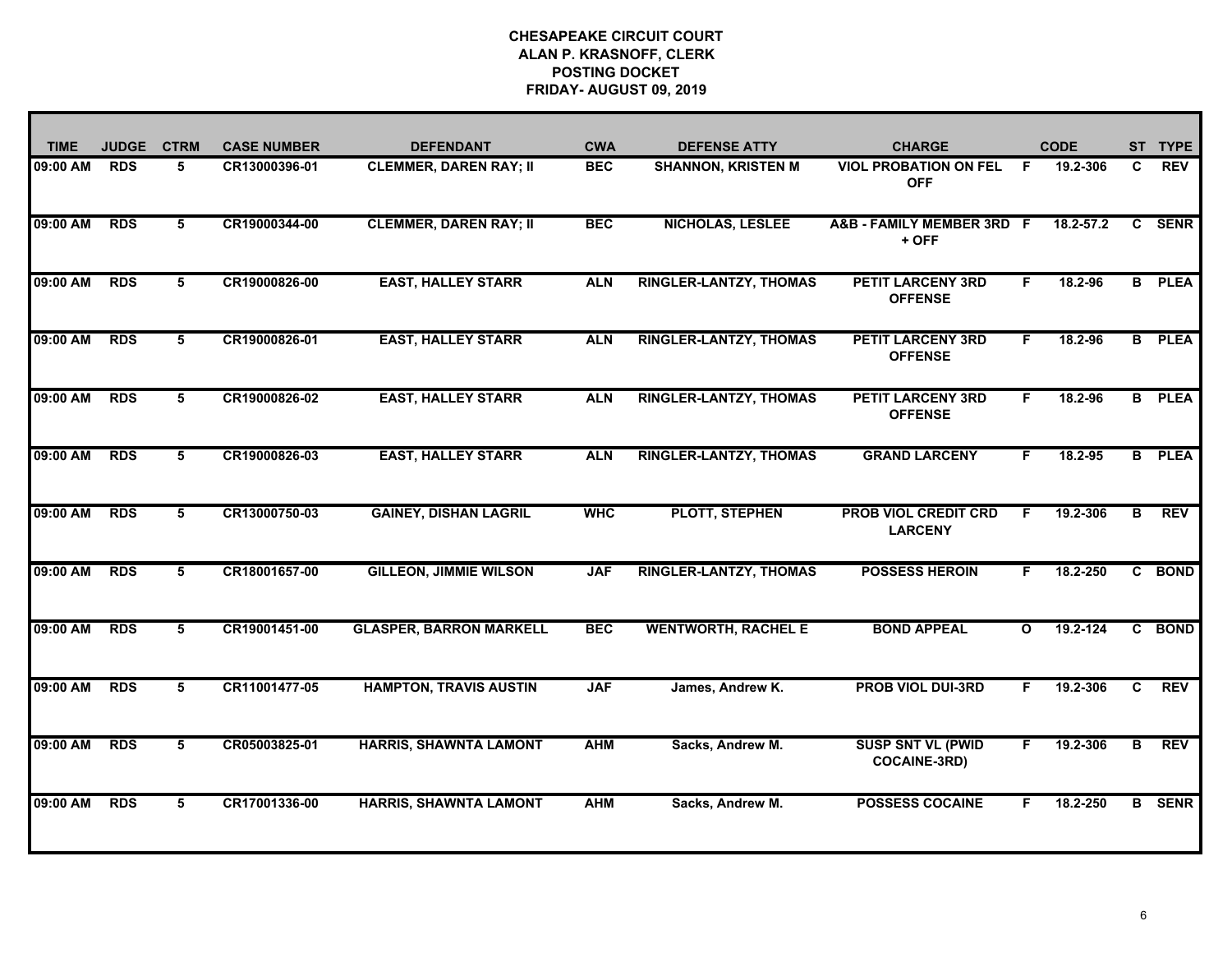| <b>TIME</b> | <b>JUDGE</b> | <b>CTRM</b> | <b>CASE NUMBER</b> | <b>DEFENDANT</b>             | <b>CWA</b> | <b>DEFENSE ATTY</b>           | <b>CHARGE</b>                                          |     | <b>CODE</b> |    | ST TYPE     |
|-------------|--------------|-------------|--------------------|------------------------------|------------|-------------------------------|--------------------------------------------------------|-----|-------------|----|-------------|
| 09:00 AM    | <b>RDS</b>   | 5           | CR17001336-01      | HARRIS, SHAWNTA LAMONT       | <b>AHM</b> | Sacks, Andrew M.              | ELUDE/DISREGARD POLICE- F 46.2-817(B)<br><b>FELONY</b> |     |             | B  | <b>SENR</b> |
| 09:00 AM    | <b>RDS</b>   | 5           | CR15000790-02      | <b>HOPPE, DAVID HENSLEY</b>  | <b>BEC</b> | <b>SACKS, ANDREW</b>          | <b>PROB VIOL POSSESS</b><br><b>HEROIN</b>              | F.  | 19.2-306    | C  | C           |
| 09:00 AM    | <b>RDS</b>   | 5           | CR15000790-02      | <b>HOPPE, DAVID HENSLEY</b>  | <b>BEC</b> | <b>SACKS, ANDREW</b>          | <b>PROB VIOL POSSESS</b><br><b>HEROIN</b>              | F.  | 19.2-306    |    | C BOND      |
| 09:00 AM    | <b>RDS</b>   | 5           | CR17000623-04      | <b>LUSTER, DAVID BRENT</b>   | <b>SNO</b> | Sacks, Andrew M.              | <b>AGG SEX BATTERY: VICTIM F</b><br><13 YR             |     | 18.2-67.3   |    | C SENR      |
| 09:00 AM    | <b>RDS</b>   | 5           | CR17000623-05      | <b>LUSTER, DAVID BRENT</b>   | <b>SNO</b> | Sacks, Andrew M.              | <b>AGG SEX BATTERY: VICTIM F</b><br>$13 YR$            |     | 18.2-67.3   |    | C SENR      |
| 09:00 AM    | <b>RDS</b>   | 5           | CR17000623-06      | <b>LUSTER, DAVID BRENT</b>   | <b>SNO</b> | Sacks, Andrew M.              | AGG SEX BATTERY: VICTIM F<br>$13 YR$                   |     | 18.2-67.3   |    | C SENR      |
| 09:00 AM    | <b>RDS</b>   | 5           | CR18001012-00      | <b>MULLINS, WILLE DEJUAN</b> | <b>JAF</b> | <b>FLANDERS, JOSHUA B</b>     | NONVIOL FELON POSS GUN F<br><b>W/I 10Y</b>             |     | 18.2-308.2  | C  | <b>SENR</b> |
| 09:00 AM    | <b>RDS</b>   | 5           | CR16000582-06      | <b>NED, JOSEF STEPHAN</b>    | BW         | <b>SHORT, JAMES E</b>         | <b>PROB VIOL BREAK AND</b><br><b>ENTER</b>             | F.  | 19.2-306    |    | <b>REV</b>  |
| 09:00 AM    | <b>RDS</b>   | 5           | CR16000582-07      | <b>NED, JOSEF STEPHAN</b>    | <b>BW</b>  | <b>SHORT, JAMES E</b>         | <b>PROB VIOL PETIT LARCENY M</b>                       |     | 19.2-306    |    | <b>REV</b>  |
| 09:00 AM    | <b>RDS</b>   | 5           | CR19000041-00      | <b>PEARSON, THOMAS RUFUS</b> | <b>BW</b>  | <b>RINGLER-LANTZY, THOMAS</b> | <b>OBTAIN MONEY FALSE</b><br><b>PRET &gt;=\$500</b>    | F.  | 18.2-178    | C. | <b>TRYL</b> |
| 09:00 AM    | <b>RDS</b>   | 5           | CR19000041-01      | <b>PEARSON, THOMAS RUFUS</b> | <b>BW</b>  | <b>RINGLER-LANTZY, THOMAS</b> | <b>FAIL TO APPEAR-ADATS</b>                            | М   | 18.2-456    | C. | <b>CAP</b>  |
| 09:00 AM    | <b>RDS</b>   | 5           | CR02002046-01      | PLUMMER, JOHN ROBERT; III    | <b>JAF</b> | Byrum, Robert G.              | <b>VIOL PROBATION ON FEL</b><br><b>OFF</b>             | - F | 19.2-306    |    | C BOND      |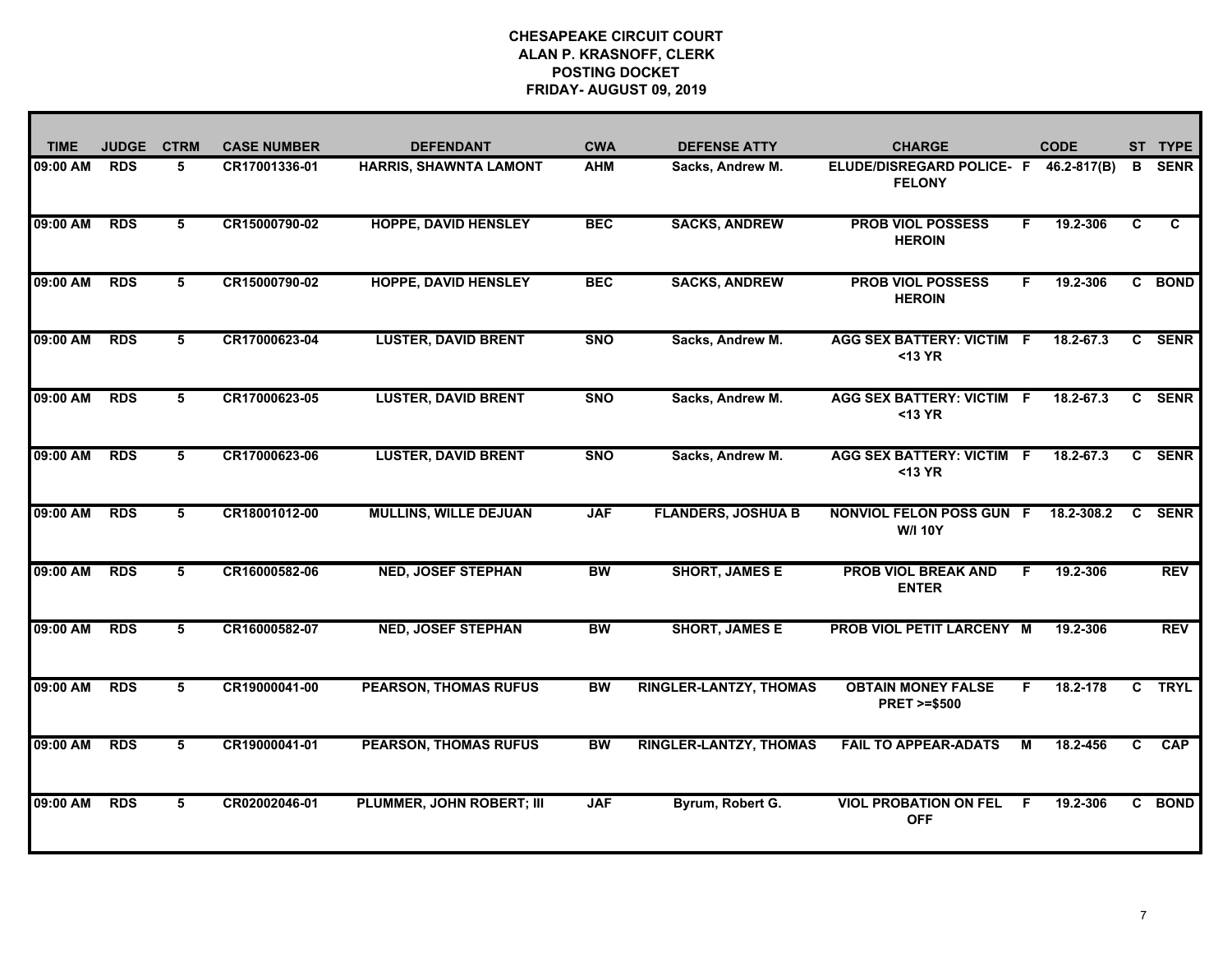| <b>TIME</b> | <b>JUDGE</b> | <b>CTRM</b> | <b>CASE NUMBER</b> | <b>DEFENDANT</b>                    | <b>CWA</b> | <b>DEFENSE ATTY</b>     | <b>CHARGE</b>                                       |              | <b>CODE</b> | ST | <b>TYPE</b>   |
|-------------|--------------|-------------|--------------------|-------------------------------------|------------|-------------------------|-----------------------------------------------------|--------------|-------------|----|---------------|
| 09:00 AM    | <b>RDS</b>   | 5           | CR02002047-01      | PLUMMER, JOHN ROBERT; III           | <b>JAF</b> | Byrum, Robert G.        | <b>VIOL PROBATION ON FEL</b><br><b>OFF</b>          | F.           | 19.2-306    | C. | <b>BOND</b>   |
| 09:00 AM    | <b>RDS</b>   | 5           | CR02002050-01      | PLUMMER, JOHN ROBERT; III           | <b>JAF</b> | Byrum, Robert G.        | <b>VIOL PROBATION ON FEL</b><br><b>OFF</b>          | F.           | 19.2-306    |    | C BOND        |
| 09:00 AM    | <b>RDS</b>   | 5           | CR02002051-01      | PLUMMER, JOHN ROBERT; III           | <b>JAF</b> | Byrum, Robert G.        | <b>VIOL PROBATION ON FEL</b><br><b>OFF</b>          | F.           | 19.2-306    |    | C BOND        |
| 09:00 AM    | <b>RDS</b>   | 5           | CR18001606-00      | <b>SCOTT, CHARLES DEMETRIUS</b>     | <b>BW</b>  | <b>MASON, JEREMY C</b>  | <b>GRAND LARCENY</b>                                | F            | $18.2 - 95$ |    | <b>B</b> SENR |
| 09:00 AM    | <b>RDS</b>   | 5           | CR18001606-01      | <b>SCOTT, CHARLES DEMETRIUS</b>     | <b>BW</b>  | <b>MASON, JEREMY C</b>  | STLN PRPRTY: INT TO SELL F 18.2-108.01<br>$>= $200$ |              |             | B  | <b>SENR</b>   |
| 09:00 AM    | <b>RDS</b>   | 5           | CR18001606-02      | <b>SCOTT, CHARLES DEMETRIUS</b>     | <b>BW</b>  | <b>MASON, JEREMY C</b>  | STLN PRPRTY: INT TO SELL F 18.2-108.01<br>$>= $200$ |              |             | B  | <b>SENR</b>   |
| 09:00 AM    | <b>RDS</b>   | 5           | CR18001606-03      | <b>SCOTT, CHARLES DEMETRIUS</b>     | <b>BW</b>  | <b>MASON, JEREMY C</b>  | <b>GRAND LARCENY</b>                                | F            | 18.2-95     |    | <b>B</b> SENR |
| 09:00 AM    | <b>RDS</b>   | 5           | CR16000498-03      | <b>SHORT, BROOKE ALANNA</b>         | <b>AHM</b> | Draper, Anthony L.      | <b>VIOL PROBATION (CC</b><br>THEFT)                 | F.           | 19.2-306    | в  | <b>REV</b>    |
| 09:00 AM    | <b>RDS</b>   | 5           | CR15002080-02      | <b>TRACE, CHRISTOPHER ALLEN</b>     | <b>AHM</b> | <b>SHORT, JAMES E</b>   | PROB VIOL POSSESS/TRNS F<br><b>FRARM</b>            |              | 19.2-306    |    | C BOND        |
| 09:00 AM    | <b>RDS</b>   | 5           | CR18001938-02      | <b>TROTTER, TASHA NICOLE</b>        | <b>BW</b>  | Reveley, H. K.; Jr.     | <b>VIOL GOOD BEHAV ON FEL F</b><br><b>OFF</b>       |              | 19.2-306    | C  | <b>REV</b>    |
| 09:00 AM    | <b>RDS</b>   | 5           | CR17001432-01      | <b>UTTERBACK, EDWARD EUGENE; JR</b> | <b>BEC</b> | <b>BOUCHARD, JULIAN</b> | <b>PROB VIOL HIT &amp; RUN</b>                      | F.           | 19.2-306    | C. | <b>REV</b>    |
| 09:00 AM    | <b>RDS</b>   | 5           | CR19001469-00      | <b>WALKER, ANGELA MARIE</b>         | <b>BW</b>  | <b>BARLOW, JASON A</b>  | <b>BOND APPEAL</b>                                  | $\mathbf{o}$ | 19.2-124    |    | C BOND        |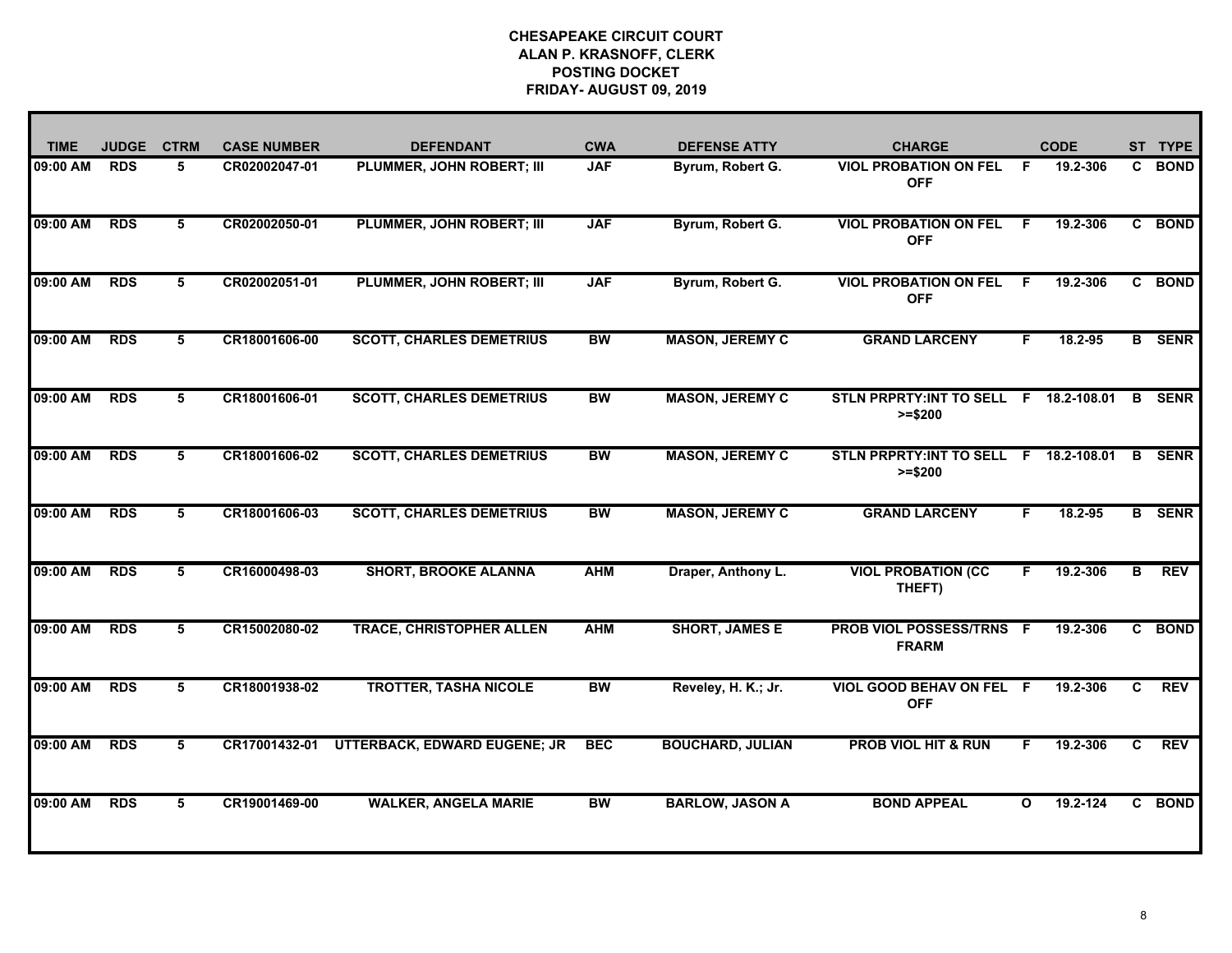| <b>TIME</b>   | <b>JUDGE</b> | <b>CTRM</b> | <b>CASE NUMBER</b> | <b>DEFENDANT</b>                   | <b>CWA</b> | <b>DEFENSE ATTY</b>        | <b>CHARGE</b>                                   |                         | <b>CODE</b>        | ST. | <b>TYPE</b>   |
|---------------|--------------|-------------|--------------------|------------------------------------|------------|----------------------------|-------------------------------------------------|-------------------------|--------------------|-----|---------------|
| 09:00 AM      | <b>MATA</b>  | 6           | CR19001487-00      | <b>ACORS, STANLEY EDWIN; III</b>   | <b>MAP</b> | <b>TRAVERS, MEREDITH B</b> | <b>BOND APPEAL</b>                              | $\mathbf{o}$            | 19.2-124           | C.  | <b>BOND</b>   |
| 09:00 AM      | <b>MATA</b>  | 6           | CR19000972-00      | <b>BROGAN, MICHAEL CHRISTOPHER</b> | <b>JAF</b> | <b>ANDREWS, MARK A</b>     | <b>ENTER/SET IN MOTION</b><br><b>VEHICLE</b>    | $\overline{M}$          | 18.2-147           | B   | <b>TRYL</b>   |
| 09:00 AM MATA |              | 6           | CR19000958-00      | <b>COLTRANE, CHERYL SHENAE</b>     | <b>MAP</b> | Martin, Terence P.         | <b>S/C-TRUANCY</b>                              | М                       | 18.2-456           |     | S TRYL        |
| 09:00 AM      | <b>MATA</b>  | 6           | CR19000889-00      | <b>GRIFFIN, JOSHUA DARRELL</b>     | <b>MAP</b> |                            | <b>DRINK WHILE</b><br><b>DRIVING/OPEN CONT.</b> | М                       | 18.2-323.1         | S.  | <b>TRYL</b>   |
| 09:00 AM      | <b>MATA</b>  | 6           | CR19000387-00      | <b>HARRIS, DOMINIQUE LAVEL</b>     | <b>KJB</b> | <b>FLANDERS, JOSHUA B</b>  | PWID HEROIN 2ND OFFENSE F                       |                         | 18.2-248           |     | C SENR        |
| 09:00 AM MATA |              | 6           | CR19000387-01      | <b>HARRIS, DOMINIQUE LAVEL</b>     | <b>KJB</b> | <b>FLANDERS, JOSHUA B</b>  | <b>PWID MARIJUANA</b>                           |                         | $F$ 18.2-248.1     |     | C SENR        |
| 09:00 AM MATA |              | 6           | CR19000387-02      | <b>HARRIS, DOMINIQUE LAVEL</b>     | <b>KJB</b> | <b>FLANDERS, JOSHUA B</b>  | SUSP OL: 3RD W/IN 10Y                           | М                       | B.46.2-301         |     | <b>C</b> SENR |
| 09:00 AM      | <b>MATA</b>  | 6           | CR19000387-03      | <b>HARRIS, DOMINIQUE LAVEL</b>     | <b>KJB</b> | <b>FLANDERS, JOSHUA B</b>  | <b>NO CHILD RESTRAINT</b>                       |                         | A.46.2-1095 C SENR |     |               |
| 09:00 AM MATA |              | 6           | CR19001146-00      | <b>IRVING, SOLOMON; III</b>        | <b>MAP</b> |                            | <b>SAFETY BELT VIOLATION</b>                    |                         | 46.2-1094          | S.  | <b>TRYL</b>   |
| 09:00 AM MATA |              | 6           | CR19001146-01      | <b>IRVING, SOLOMON; III</b>        | <b>MAP</b> |                            | <b>SPEED 38/25</b>                              |                         | F.46.2-874         |     | S TRYL        |
| 09:00 AM MATA |              | 6           | CR19001057-00      | <b>JONES, KENNETH MORRIS</b>       | <b>MAP</b> | <b>MASSIE, MICHAEL</b>     | <b>ASSAULT AND BATTERY</b>                      | $\overline{\mathsf{M}}$ | $46 - 3$           |     | <b>B</b> TRYL |
| 09:00 AM MATA |              | 6           | CR18001407-00      | <b>LAWRENCE, SHERMAN WENDELLE</b>  | <b>DJH</b> | <b>OXENHAM, CARA P</b>     | <b>PWID COCAINE: 2ND+</b><br><b>OFFENSE</b>     | F.                      | 18.2-248           |     | C SENR        |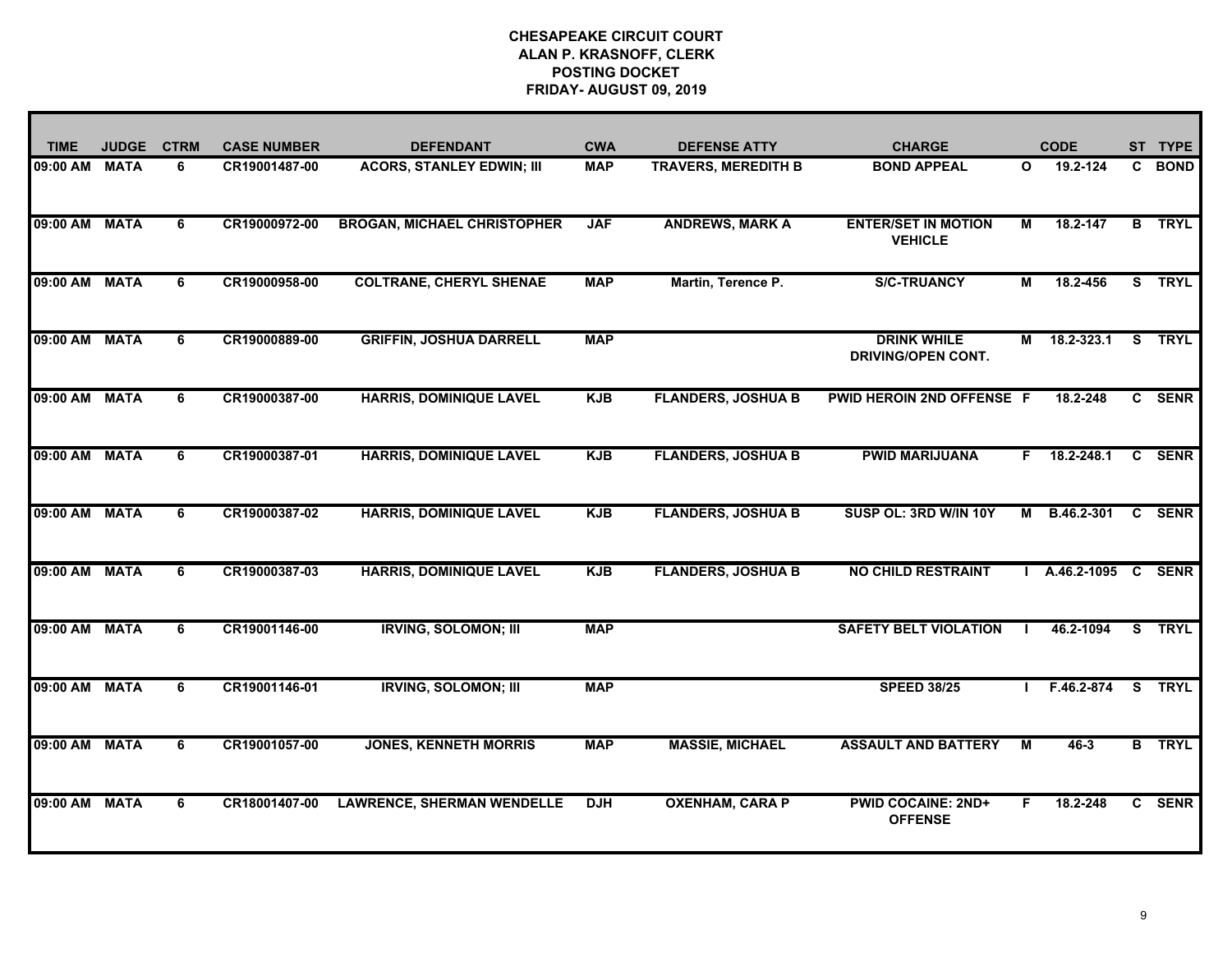| <b>TIME</b>   | <b>JUDGE</b> | <b>CTRM</b> | <b>CASE NUMBER</b> | <b>DEFENDANT</b>                  | <b>CWA</b> | <b>DEFENSE ATTY</b>          | <b>CHARGE</b>                                  |    | <b>CODE</b> | ST. | <b>TYPE</b>     |
|---------------|--------------|-------------|--------------------|-----------------------------------|------------|------------------------------|------------------------------------------------|----|-------------|-----|-----------------|
| 09:00 AM      | <b>MATA</b>  | 6           | CR91A00042-01      | <b>LAWRENCE, SHERMAN WENDELLE</b> | <b>DJH</b> | <b>BOUCHARD, JULIAN</b>      | <b>PROB VIOL ROBBERY</b>                       | F. | 19.2-306    | C   | <b>REV</b>      |
| 09:00 AM      | <b>MATA</b>  | 6           | CR91A00045-01      | <b>LAWRENCE, SHERMAN WENDELLE</b> | <b>DJH</b> | <b>BOUCHARD, JULIAN</b>      | <b>PROB VIOL POSSESS STLN F</b><br><b>PROP</b> |    | 19.2-306    | C   | <b>REV</b>      |
| 09:00 AM      | <b>MATA</b>  | 6           | CR18002225-00      | <b>MARTIN, GARY LEONARD</b>       | <b>MAP</b> | Ortiz, Kathleen A.           | <b>POSSESS MARIJUANA</b>                       | M  | 18.2-250.1  | S.  | C.              |
| 09:00 AM      | <b>MATA</b>  | 6           | CR18002225-01      | <b>MARTIN, GARY LEONARD</b>       | <b>MAP</b> |                              | <b>FTA-TRYL</b>                                | М  | 18.2-456    |     | C.              |
| 09:00 AM      | <b>MATA</b>  | 6           | CR18001058-00      | <b>MCCOY, STACEY RAE</b>          | <b>ASA</b> | Jones, David L.              | <b>POSSESS COCAINE</b>                         | F. | 18.2-250    | в   | <b>DD</b>       |
| 09:00 AM MATA |              | 6           | CR18001058-00      | <b>MCCOY, STACEY RAE</b>          | <b>ASA</b> | Jones, David L.              | <b>POSSESS COCAINE</b>                         | F. | 18.2-250    | в   | <b>CC</b>       |
| 09:00 AM MATA |              | 6           | CR18001058-02      | <b>MCCOY, STACEY RAE</b>          | <b>ASA</b> | Jones, David L.              | <b>POSSESS XANAX</b>                           | М  | 18.2-250    | в   | <b>DD</b>       |
| 09:00 AM      | <b>MATA</b>  | 6           | CR18001058-02      | <b>MCCOY, STACEY RAE</b>          | <b>ASA</b> | Jones, David L.              | <b>POSSESS XANAX</b>                           | M  | 18.2-250    | в   | $\overline{cc}$ |
| 09:00 AM      | <b>MATA</b>  | 6           | CR19000684-00      | <b>POWELL, DANETTE</b>            | <b>KAM</b> |                              | <b>EXPIRED REGISTRATION</b>                    |    | 46.2-646    |     | S TRYL          |
| 09:00 AM      | <b>MATA</b>  | 6           | CR19001132-00      | <b>PROFFITT, AUTUMN L</b>         | <b>KAM</b> |                              | <b>SPEED 81/55</b>                             |    | G.46.2-870  |     | S TRYL          |
| 09:00 AM      | <b>MATA</b>  | 6           | CR19001119-00      | <b>WARNER, CHRISTOPHER SHEA</b>   | <b>KAM</b> | <b>FLANDERS, JOSHUA B</b>    | DWI: 1ST, BAC .15-.20%<br>(ACC)                | М  | A.18.2-266  |     | <b>B</b> TRYL   |
| 09:00 AM      | <b>MATA</b>  | 6           | CR19000973-00      | <b>WILLIAMS, ASHLEY N</b>         | <b>KAM</b> | <b>DAVIS, RICHARD J; III</b> | <b>DRIVE SUSP/REVO 3RD+</b><br><b>OFFENSE</b>  | М  | B.46.2-301  | S.  | <b>TRYL</b>     |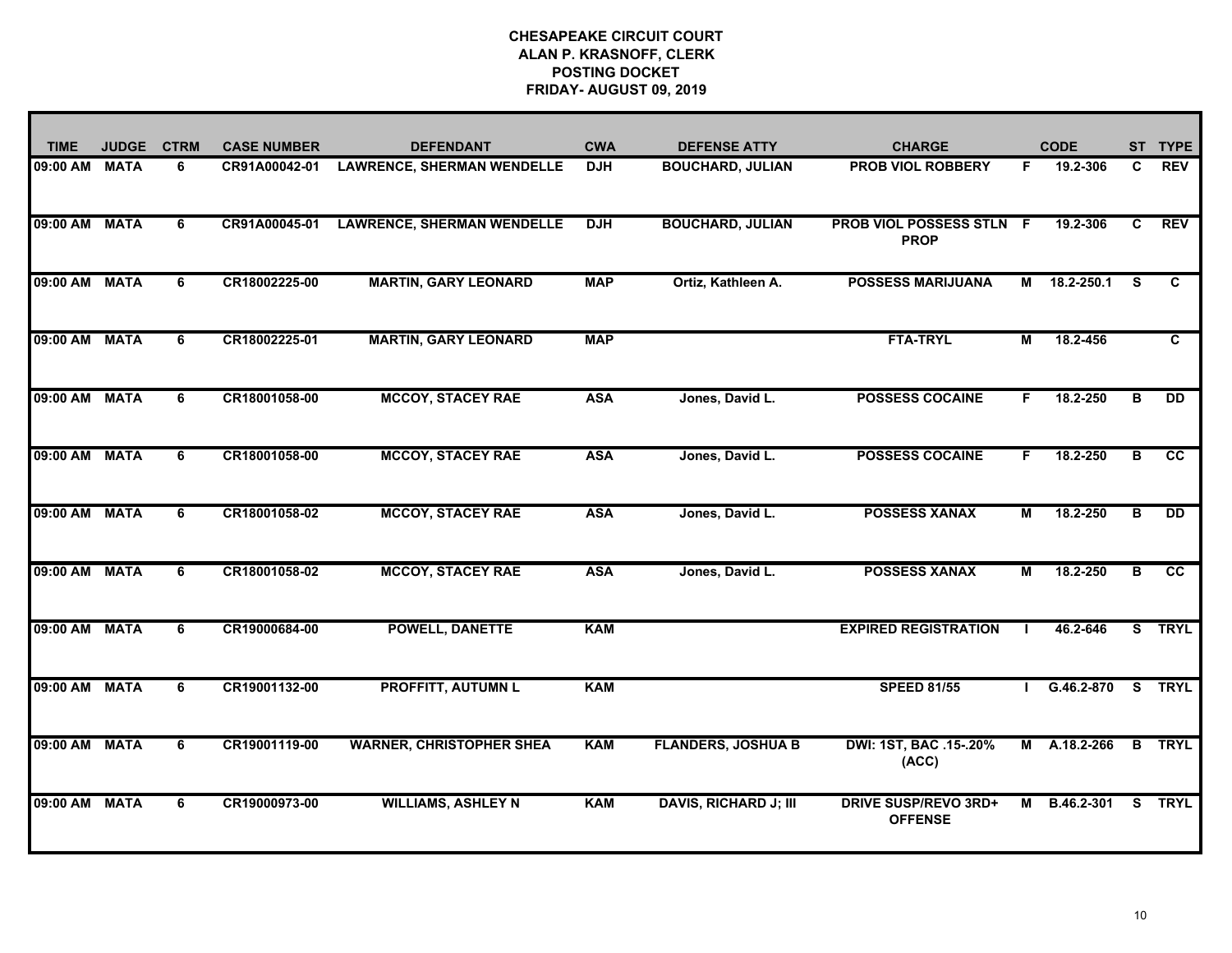| <b>TIME</b> | <b>JUDGE</b> | <b>CTRM</b>    | <b>CASE NUMBER</b> | <b>DEFENDANT</b>                  | <b>CWA</b> | <b>DEFENSE ATTY</b>     | <b>CHARGE</b>                               |    | <b>CODE</b> |                | ST TYPE       |
|-------------|--------------|----------------|--------------------|-----------------------------------|------------|-------------------------|---------------------------------------------|----|-------------|----------------|---------------|
| 09:30 AM    | <b>SJT</b>   | $\overline{2}$ | CR19001454-00      | <b>CARTER, VIN'SHAUNA JAMAILA</b> | <b>AJS</b> |                         | <b>PETIT LARCENY 3RD</b><br><b>OFFENSE</b>  | F. | 18.2-96     |                | C ADAT        |
| 09:30 AM    | ST           | $\overline{2}$ | CR19001454-01      | <b>CARTER, VIN'SHAUNA JAMAILA</b> | <b>AJS</b> |                         | <b>PETIT LARCENY 3RD</b><br><b>OFFENSE</b>  | F. | 18.2-96     |                | C ADAT        |
| 09:30 AM    | ST           | $2^{\circ}$    | CR18000648-00      | <b>FLORES, ANITA CAROL</b>        | <b>DRT</b> | <b>FLANDERS, JOSHUA</b> | <b>DRIV UNDER</b><br><b>REVO/SUSPENSION</b> | М  | B.46.2-301  | $\overline{B}$ | <b>TBS</b>    |
| 09:30 AM    | ST           | $\overline{2}$ | CR18000648-01      | <b>FLORES, ANITA CAROL</b>        |            |                         | <b>FTA-TRYL</b>                             | М  | 18.2-456    |                | <b>B</b> ADAT |
| 09:30 AM    | ST           | $\overline{2}$ | CR19001281-00      | <b>GORDON, NIKALE KWAME</b>       | <b>AJS</b> |                         | <b>GRAND LARCENY</b>                        | F. | 18.2-95     |                | <b>B</b> ADAT |
| 09:30 AM    | SJT          | $\mathbf{2}$   | CR19001281-01      | <b>GORDON, NIKALE KWAME</b>       | <b>AJS</b> |                         | <b>GRAND LARCENY</b>                        | F. | 18.2-95     |                | <b>B</b> ADAT |
| 09:30 AM    | ST           | $\overline{2}$ | CR19001281-02      | <b>GORDON, NIKALE KWAME</b>       | <b>AJS</b> |                         | <b>CONSPIRE: GRAND</b><br><b>LARCENY</b>    | F. | 18.2-95     |                | <b>B</b> ADAT |
| 09:30 AM    | SJT          | $\mathbf{2}$   | CR19001281-03      | <b>GORDON, NIKALE KWAME</b>       | <b>AJS</b> |                         | <b>CONSPIRE: GRAND</b><br><b>LARCENY</b>    | F. | 18.2-95     |                | <b>B</b> ADAT |
| 09:30 AM    | SJT          | $\overline{2}$ | CR11001045-05      | <b>HAWKINS, RONALD MARQUIS</b>    |            |                         | <b>VIOL PROBATION ON FEL</b><br><b>OFF</b>  | F. | 19.2-306    |                | C ADAT        |
| 09:30 AM    | SJT          | $\mathbf{2}$   | CR15000059-09      | <b>HAWKINS, RONALD MARQUIS</b>    |            |                         | <b>VIOL PROBATION ON FEL</b><br><b>OFF</b>  | -F | 19.2-306    |                | C ADAT        |
| 09:30 AM    | ST           | $\overline{2}$ | CR15000059-10      | <b>HAWKINS, RONALD MARQUIS</b>    |            |                         | <b>VIOL PROBATION ON FEL</b><br><b>OFF</b>  | -F | 19.2-306    |                | C ADAT        |
| 09:30 AM    | ST           | $\mathbf{2}$   | CR15000059-11      | <b>HAWKINS, RONALD MARQUIS</b>    |            |                         | <b>VIOL PROBATION ON FEL</b><br><b>OFF</b>  | -F | 19.2-306    |                | C ADAT        |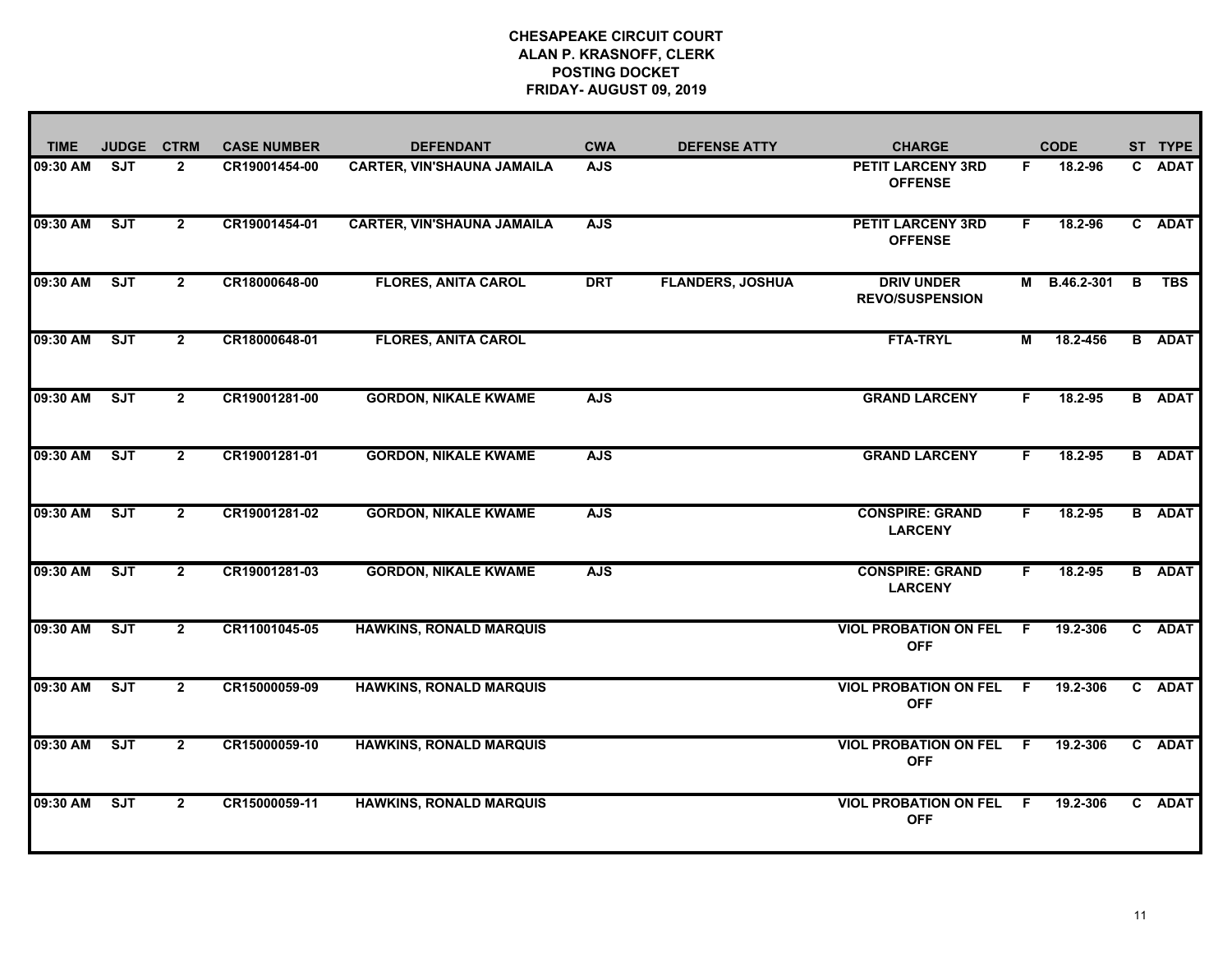| <b>TIME</b> | <b>JUDGE</b> | <b>CTRM</b> | <b>CASE NUMBER</b> | <b>DEFENDANT</b>                | <b>CWA</b> | <b>DEFENSE ATTY</b> | <b>CHARGE</b>                               |    | <b>CODE</b> |    | ST TYPE     |
|-------------|--------------|-------------|--------------------|---------------------------------|------------|---------------------|---------------------------------------------|----|-------------|----|-------------|
| 09:30 AM    | <b>SJT</b>   |             | CR15001160-01      | <b>JOYCE, JASON DEAN</b>        |            |                     | <b>PROB VIOL (PWID</b><br><b>MARIJUANA)</b> |    | 19.2-306    | C. | <b>ADAT</b> |
| 09:30 AM    | <b>SJT</b>   |             | CR18000322-00      | <b>OLDHAM, ROBERT WAYNE; JR</b> | KAM        | Black, Hugh E.; III | UNLAW SHOOT/THRW AT<br><b>TRAIN/CAR</b>     | Е. | 18.2-154    | в  | AC.         |